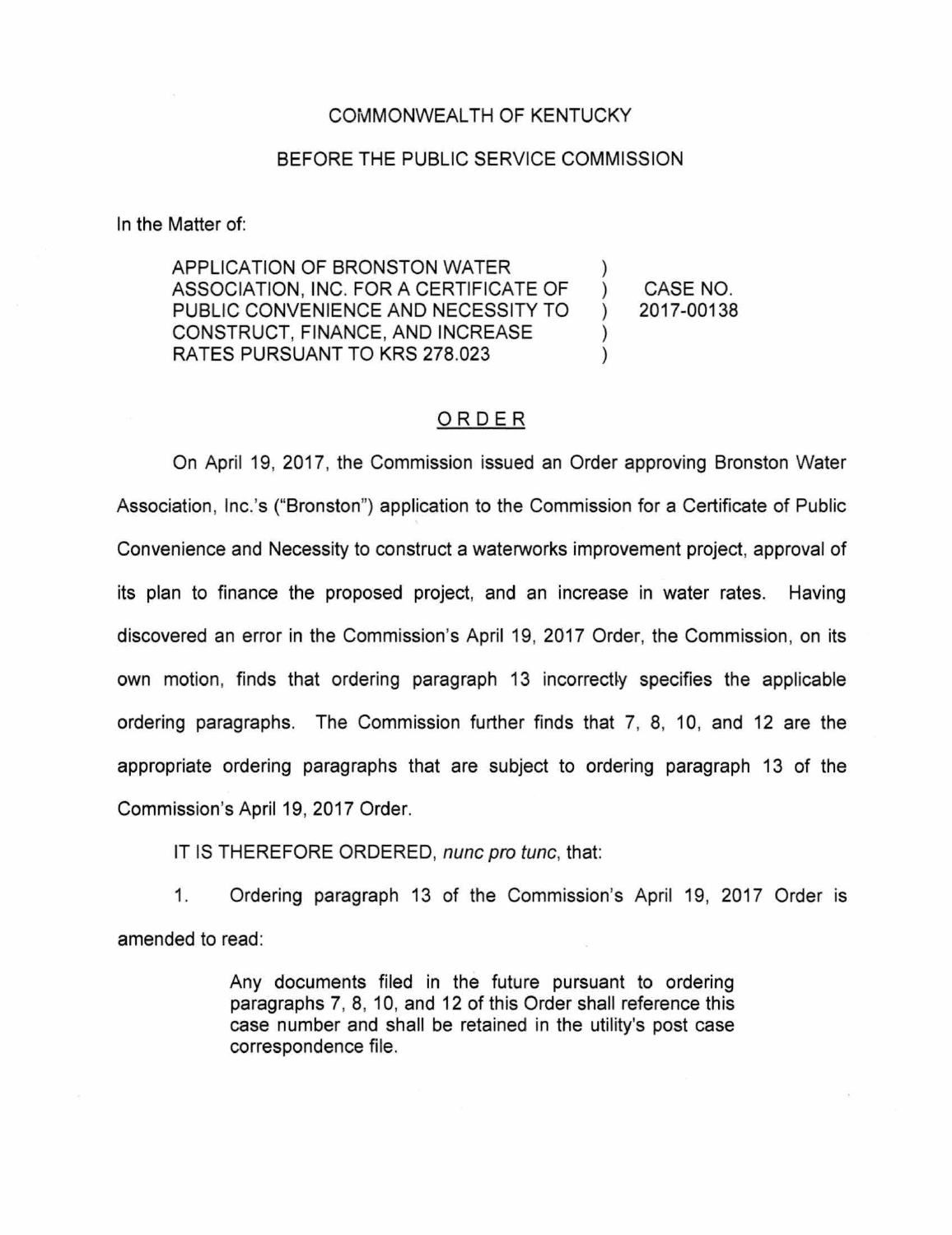2. All other provisions of the Commission's April 19, 2017 Order not in conflict with this Order shall remain in full force and effect.

By the Commission



ATTEST: ATTEST:<br>Palina R. Matheus

Case No. 2017-00138